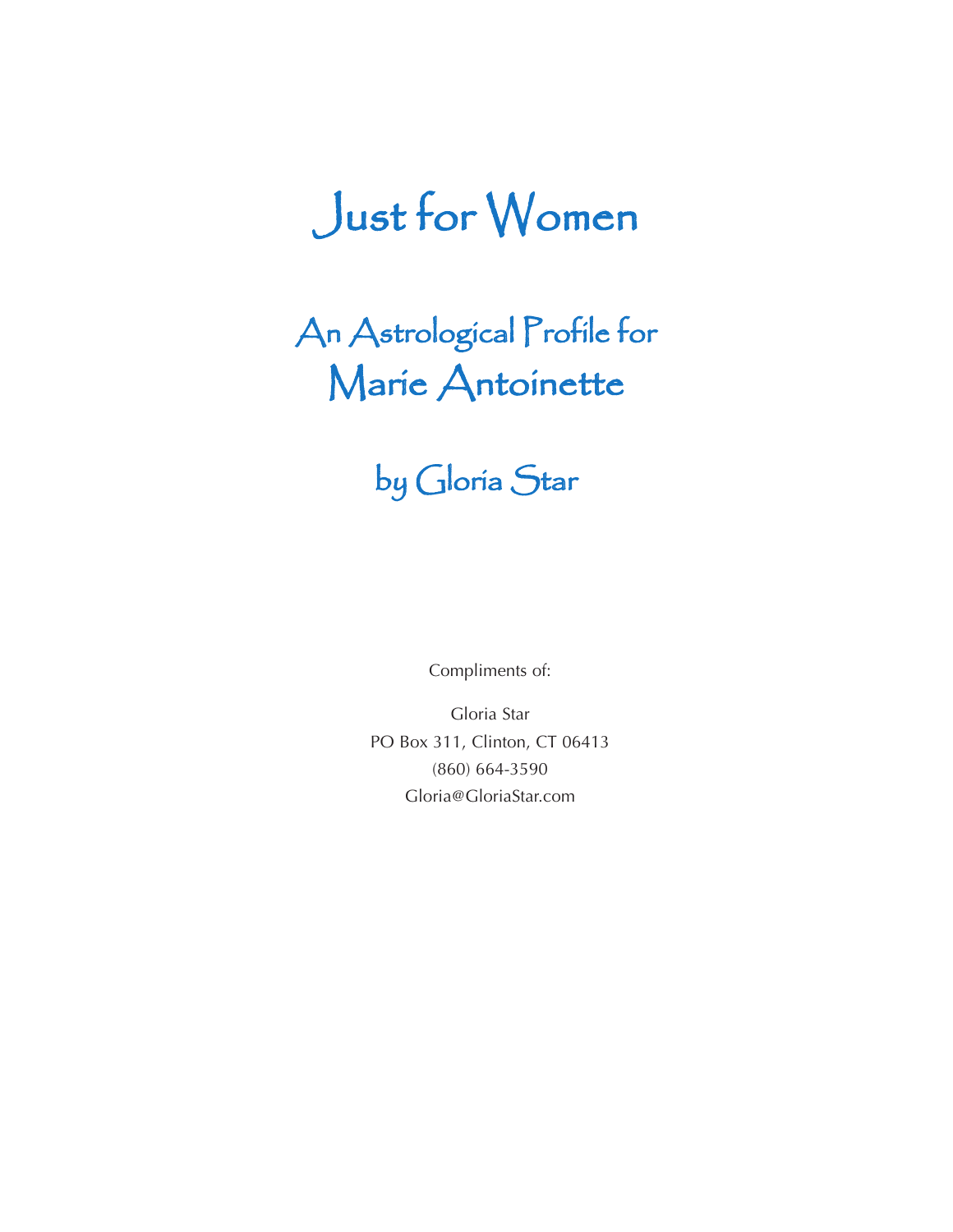## Your Chart Data

| Name:  | Marie Antoinette       |  |  |  |
|--------|------------------------|--|--|--|
| Date:  | Nov 02, 1755           |  |  |  |
| Time:  | 07:30:00 PM LMT +00:00 |  |  |  |
| Place: | Vienna > Wien, AUS     |  |  |  |
|        | 016E20'00" 48N13'00"   |  |  |  |

| <b>Planet</b> | Sign        | <b>Position</b>       | <b>House</b> | <b>House Cusps</b>          |
|---------------|-------------|-----------------------|--------------|-----------------------------|
| Sun           | Scorpio     | 10°Sc 03' 0           | 5th          | 02°Ca 56'                   |
| Moon          | Libra       | 20°Li 40' 0           | 4th          | 24°Ca 06'<br>$\overline{2}$ |
| Mercury       | Sagittarius | 03°Sg 10' 0           | 5th          | 13°Le 21'<br>3              |
| Venus         | Scorpio     | 11°Sc 28' 0           | 5th          | 02°Vi 11'<br>4              |
| Mars          | Cancer      | 16°Ca 28' 0           | 1st          | 25°Li 21'<br>5              |
| Jupiter       | Libra       | 07°Li 45' 0           | 4th          | 06°Sg 05'<br>6              |
| Saturn        | Capricorn   | 23°Cp 23' 0           | 7th          | 02°Cp 56'<br>7              |
| Uranus        | Pisces      | 11°Pi 31' R           | 10th         | 24°Cp 06'<br>8              |
| Neptune       | Leo         | $10^{\circ}$ Le 56' 0 | 2nd          | 13°Aq 21'<br>9              |
| Pluto         | Sagittarius | 14°Sg 46'0            | 6th          | 02°Pi 11'<br>10             |
| Midheaven     | Pisces      | 02°Pi 11'             |              | 25°Ar 21'<br>11             |
| Ascendant     | Cancer      | 02°Ca 56'             |              | 06°Ge 05'<br>12             |

| <b>Planet</b> | <b>Element</b> | Mode     | <b>Elemental Balance</b> | <b>Modal Balance</b> |
|---------------|----------------|----------|--------------------------|----------------------|
| Sun           | Water          | Fixed    | 3 Fire                   | 5 Cardinal           |
| Moon          | Air            | Cardinal | 1 Earth                  | 3 Fixed              |
| Mercury       | Fire           | Mutable  | 2 Air                    | 4 Mutable            |
| Venus         | Water          | Fixed    | 6 Water                  |                      |
| Mars          | Water          | Cardinal |                          |                      |
| Jupiter       | Air            | Cardinal |                          |                      |
| Saturn        | Earth          | Cardinal |                          |                      |
| Uranus        | Water          | Mutable  |                          |                      |
| Neptune       | Fire           | Fixed    |                          |                      |
| Pluto         | Fire           | Mutable  |                          |                      |
| Midheaven     | Water          | Mutable  |                          |                      |
| Ascendant     | Water          | Cardinal |                          |                      |

Interpretation text copyright 1997 by Gloria Star Program Copyright 1985-2003 Matrix Software, Inc.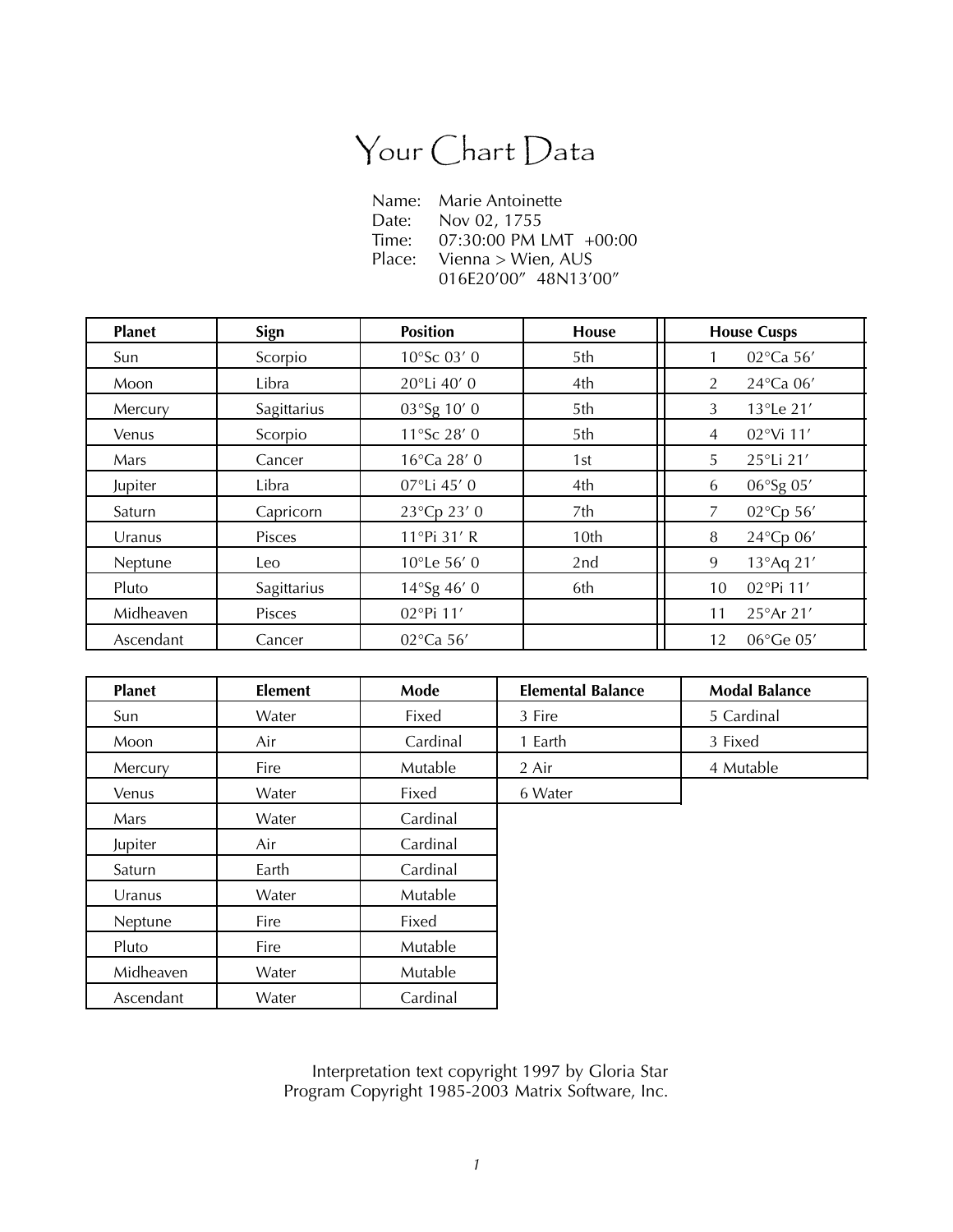# Just for Women An Astrological Portrait Prepared for Marie Antoinette

Your astrological chart provides an amazing guidepost to the most important aspect of your life: an understanding of yourself. As a woman today, you face the challenge of discovering yourself within the context of many life experiences. You wear a variety of faces and play many roles, experiences which can both enhance and complicate your feeling of satisfaction with yourself and your life. Your astrological chart provides indicators that help to define who you are, strengthening an understanding of your needs on every level. Each chart is different in its make-up, and the myriad combinations of influences help to underscore the importance of each person as an individual. One thing you must remember when working with astrology: it is through your free will that you make choices. Your "chart" does not make you do anything!

We are finally acknowledging and realizing within today's world, that men and women experience life differently. The workings of your psyche, symbolized by your astrological chart, are likely to be experienced quite differently through your filter as a woman than they would be if you were born male. This report is designed for you, a woman in a world of change, a woman seeking to become whole.

Your natal, or birth, chart is made up of several factors. Drawn upon a circular wheel, your natal chart shows the positions of the planets relative to your place, date and time of birth. Everything is indicated symbolically, with each symbol having specific meanings. The planets, Sun and Moon are placed around the circle, and each is placed within a particular degree of a sign of the zodiac. The planets, Sun and Moon represent qualities of energy, and the astrological signs indicate how these energies work. Just as you are a complex of feelings, needs, drives and desires - your natal chart maps these qualities. You will also notice that the planetary symbols fall within particular segments of the circle. These segments, called "Houses", indicate the specific environments and relationships which are part of your life. You may find, upon reading your report, that there are a few contradictions. For example, one factor may indicate independence, while another shows strong dependency. It is not unusual to experience contradictions within yourself, and that is just what your chart illustrates about you! But when you reflect upon these qualities within the context in which they are explained, you may discover some self-illuminating facts about yourself. Self-understanding has a marvelous way of emphasizing your personal power!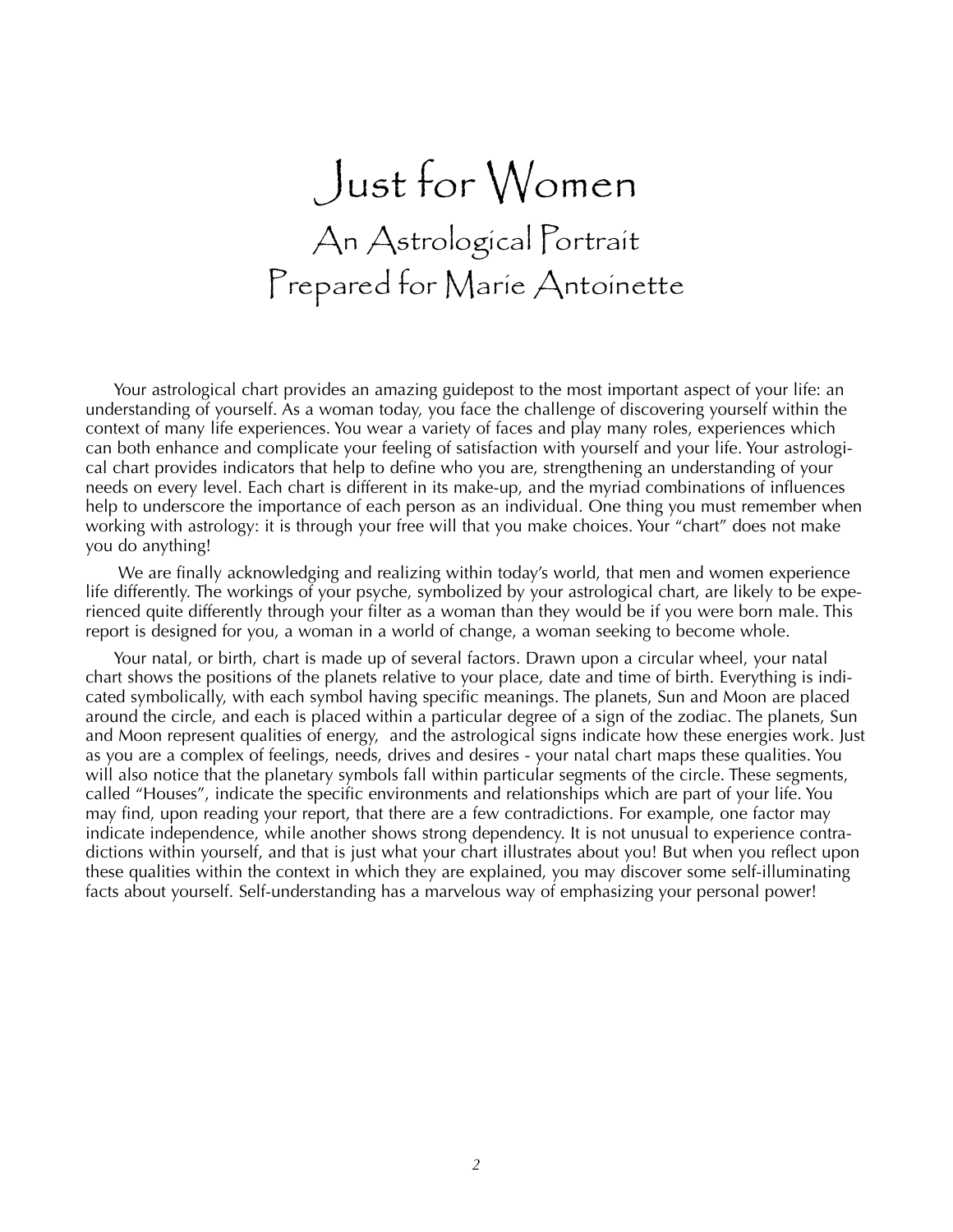#### An Overall Glimpse at Your Astrological Chart

The astrological signs are defined by one of four elements: fire, earth, air or water. The fire and air elements have a yang (masculine polarity) quality, and tend to be more outgoing and assertive in their nature, whereas the earth and water elements have a yin (feminine polarity) quality, and are more receptive by nature. The elemental balance in your chart is determined by the amount of energy within each elemental sign. The factors added together to find this balance of energy include the Sun, Moon, planets and the angles of the Ascendant and Midheaven.

You are a "feeling" type of woman with water strongly predominant in your chart. Your sensibilities can range from psychic to moody, but one thing is certain: you are definitely impressionable. Your artistic endeavors and creative expression may elicit a strong response from others, since you have a deep sense of passion. Your insightful nature can be especially keen, and your compassion for others can extend strong support. You may find it difficult to separate your feelings from those of everyone around you, and building some emotional boundaries can strengthen judgment of personal relationships. However, your concern for others can be a positive thing if you have a healthy way of channeling it. The elemental balance in your astrological chart indicates that earth is a weak factor, signifying that you may sometimes feel a need for greater stability. Practical matters may not always be a primary consideration when making major decisions. The problem with little earth is usually related to not being in touch with the physical plane, which can cause you to lose your focus or to ignore physical reality. During the times in your life when you feel out of touch or uncertain, get back to nature. Take a walk in the park or woods, garden, hug a tree, work with clay, or get a massage to remind yourself that you are part physical, too!

Another aspect of your basic nature is determined by the balance of the modes in your chart. These qualities indicate your basic manner of doing things - your mode of operation. The modes are also defined by sign, and these are grouped together as either cardinal, fixed or mutable. Your strongest mode is Cardinal, indicating that your basic approach to life is one of getting things started. You're an initiator, and are happiest when you're beginning something new. This factor sometimes indicates an enhanced sense of courage and enthusiasm. A strong ability to get things going, maintain your inspiration, carry through with your commitments and complete projects. Your ability to deal with different styles and human diversity enhances your spirit of cooperation, and makes you a good choice for leadership positions. However, you also have adequate amounts of mutable energy, which is expressed through your ability to remain flexible when necessary.

When you view your chart as a whole, you'll notice that there is an emphasis of planets on the bottom half of your chart. This hemisphere emphasis signifies that you are most comfortable away from the glare of the public, and that you safeguard your privacy. Building stability and security are a strong focus in your life, and your career may be a means to an end in that regard. You can be uncomfortable in situations where you feel that you are put on display, and may need to cultivate your ability to speak or appear in front of groups, since this may not come easily for you.

You may also be concerned with the areas in your chart that appear to be empty. Never fear, these houses are not really vacant! You are just not placing as much emphasis in these relationships or environments, or you may be satisfying these needs through other dimensions of your life.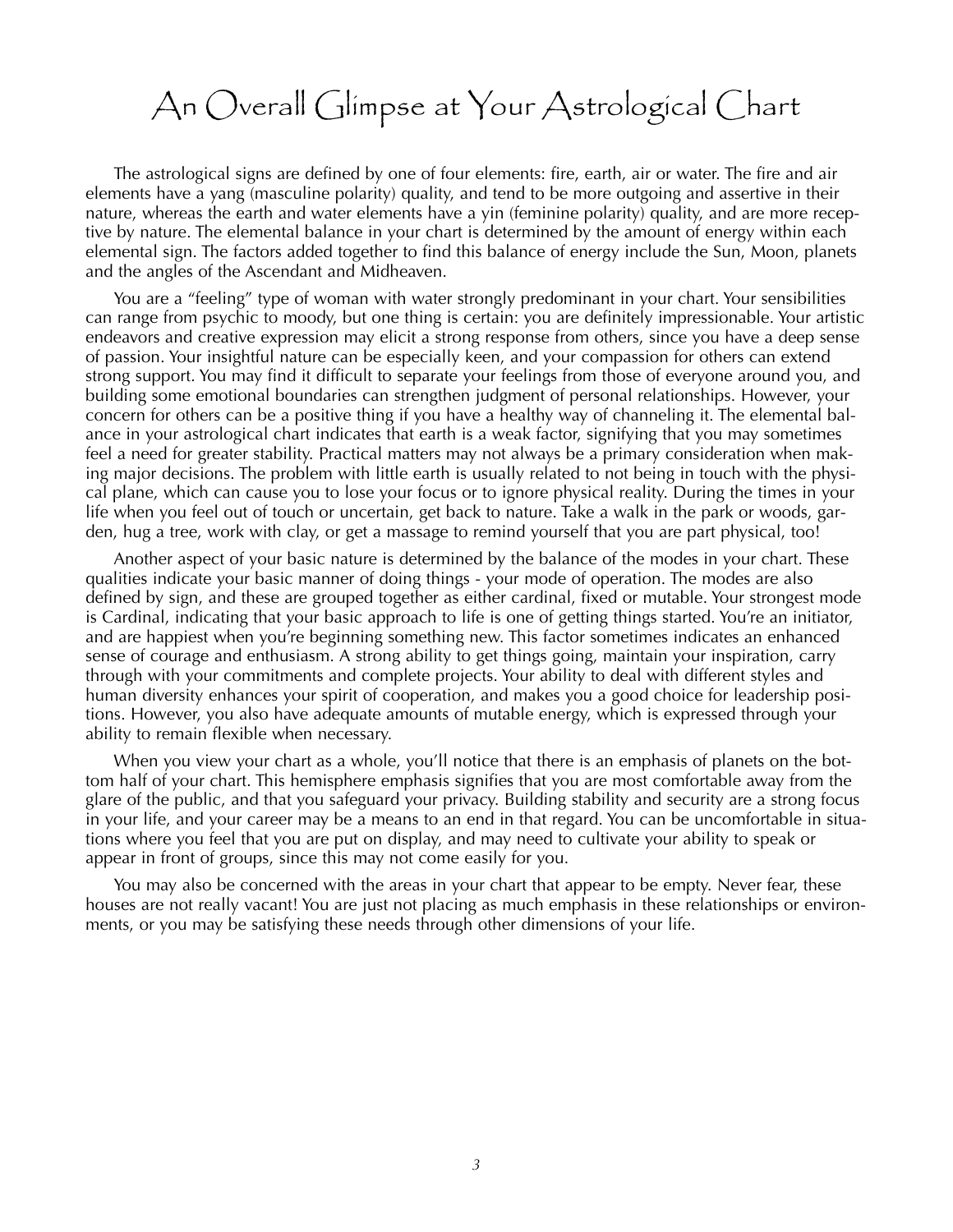# Projection of Your Real Self

Sometimes showing the world who you really are is not easy, and sometimes the world may not respond as you had hoped! It's helpful to take a look at the differences and similarities between the attitudes, impressions and images you project and the person who resides at the core of your being.

With your Sun in Scorpio your ego is driven by a need to be almost enigmatic. You're more comfortable when at least a little mystery surrounds you, and you can exude a strong level of sensual charm. You're rarely halfway about anything, and your intensity can be daunting to those who are uncomfortable with confrontation. Since your Sun speaks of "who you think you are," you may think that you're more mysterious than you are in actuality! No bother - you're still a mystery to most, so you're safe!

Your Ascendant is the face you present to the world, and shows how others see you. Your Ascendant, or rising sign, is Cancer. Through this influence, you may project a motherly quality - whether or not you have children. You may draw others to you who need support and care, even in the work place you may take on the role of protector. But you can also initiate emotional responses from others, and can use this quality to your advantage in many situations. Watch for your tendency to hide behind your shell, though. Sometimes those protective barriers can be quite cumbersome. The energy associated with your Ascendant is the Moon. With your Moon in Libra, your flair for color and design extends to your personal appearance, and you prefer stylish dress and refined mannerisms.

In addition to the sign on your Ascendant, your chart might also indicate connections from other planets to your Ascendant. These connections, or "aspects", add significant qualities to the way you express yourself to the world.

With your Sun in trine aspect to your Ascendant, you may easily win respect and cooperation from others. This can be quite helpful when you need to accomplish important tasks. Your sense of confidence may be very strong, and you have high hopes for yourself and your life. Although you may have to learn to take advantage of your personal strengths, ultimately you discover that you can accomplish the goals you set for yourself, both in a personal and professional sense.

Mercury is in quincunx or inconjunct aspect to your Ascendant, indicating that you may have the embarrassing tendency to put your foot in your mouth! Speaking before you think can get you into hot water, but you are just as adept at dealing with these uncomfortable situations as you are at getting into them! You can benefit from learning to work effectively with others, regardless of their status on the totem pole of life.

With Jupiter in square aspect to your Ascendant, your eternal optimism can get you into trouble. Certainly a positive attitude can be a magical elixir in creating what you want from life, but your expectations can definitely surge out of proportion with possibility some of the time. If you are unsure of yourself, you may overstate a situation just so you feel better and then realize that you're caught in a rather prickly circumstance. In order to create the most honest and positive relationships, you need to learn to accept yourself first and then to strive toward achieving those aims which are so delicious. Otherwise, you will run into problems with trust, which can be another very convoluted tale.

There are many different facets of the Moon in your chart. But when it comes to your identity, your Moon speaks volumes about who you are at the deepest level: the soul of your being. Your Libra Moon is the part of you which feels most alive when you share those special moments in your life with a partner or companion. Somehow, life is better when you have a true, balanced, working partnership. But getting to that point can be a bumpy road. This drive actually stems from the duality which exists within yourself. Your inner self needs as much recognition and support as the part of you which exists in and is validated by the outside world. Herein lies your true partnership. And from this point, a relationship with someone else can become a reasonable reality.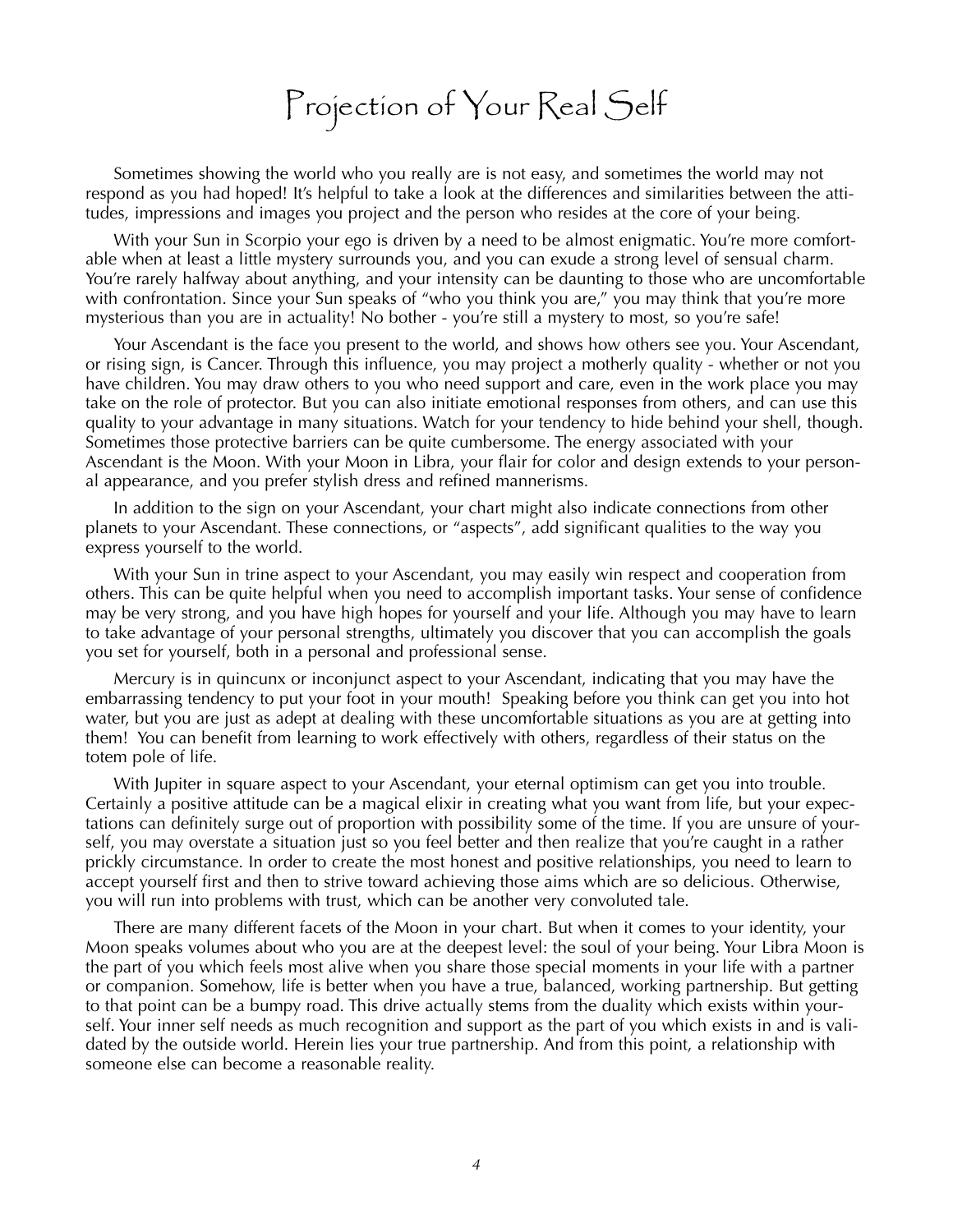#### Meeting the World on Your Terms

Career and financial arenas were for many years primarily part of the "man's world." Women stayed at home, cared for children, and took care of the social needs of the family. Now that so many women are in the work place, and with the advent of more open relationships where both partners are likely to share paying bills and making financial decisions, the world is changing. You can define your identity in the world in many ways today, including developing a career. Meeting the world on your own terms involves uncovering the manner through which you might shine most effectively. It also is defined by the way you use your resources, and how you create a pathway which allows you to realize your goals.

The Midheaven, usually near the top of your astrological chart, is signified by an astrological sign. This point in your chart represents your vocation, your calling in life, and the sign at the Midheaven gives you several clues about your path in the outside world. Just as importantly, the Midheaven signifies your blossoming into wholeness and how you might best accomplish this experience. Your 10th House also provides information about your career path.

With Pisces at your Midheaven your aim for a fulfilling life path may be spiritually focused, and needs to capture your imagination if you are to reach a sense of wholeness. Your dreams can be your beacon to happiness, but uncovering the difference between dream and illusion can be difficult. For this reason, grounding yourself through establishing a sound connection between mind, spirit and body will help you clarify those dreams which you need to pursue. You may feel a deep need to do something with your life that will ease suffering or provide escape from the painful realities of life. A career in the healing arts, developing your talents in performing arts or otherwise strengthening your artistic expression can provide outlets for an uplifting life. You may be a gifted beautician, designer, decorator, photographer or counselor! You may also feel that you want to work in one area, but that your ministry to the world is accomplished through other means. Neptune's energy plays an influential part in developing your path toward self-fulfillment.

With Neptune in Leo, you have reached a stage in your life which may allow you to retire from caring for others and to focus more upon fulfilling some of your personal dreams. It is through love that you have always experienced the greatest satisfaction, and by focusing on the heart of divine love which guides and protects you, you may be inspired to reach new horizons in your sense of fulfillment and happiness. Your energy and ideas can inspire others, and you may become the link between what has gone before and what is yet to come.

The process of work itself is usually seen through the 6th House in your chart. Through this facet of yourself, you express your approach and attitudes about working, and your ability to cooperate with others is also indicated here. This house is related to your physical health, and it's no surprise that you might hear the complaint (or feel it yourself), "I'm sick of my job." Instead of feeling thrown off balance by the tasks required to get through life, there are ways to use this part of your time and energy to strengthen your life.

Sagittarius on the cusp of your 6th House stimulates a need for diversity and activity in your work. If you work in sales or the travel industry, you might perform best when you can get up and go some of the time. You might not even mind commuting to your job! You prefer to operate independently whenever possible, and will not perform at your peak when you feel penned in. Jupiter's energy also influences this area, adding a need for a sense of play and adventure through your work. You'll appreciate working for and with others who are ethical in their business practices.

With Pluto's energy focused in your 6th House, your work can be a phenomenal source for regeneration. You may be drawn into jobs in the health care fields, including mental health, which will allow you to experience the power of healing more directly. You may also be interested in employing your restorational energies in environmental areas or with animals, or you may be quite adept at refurbishing historic homes, monuments or furniture. Your work needs to provide an outlet for you to bring about change, rehabilitation and revitalization, and as long as that's happening, you'll be content. If you feel stagnant, abused, or resentful, then your work can be a source of great agony.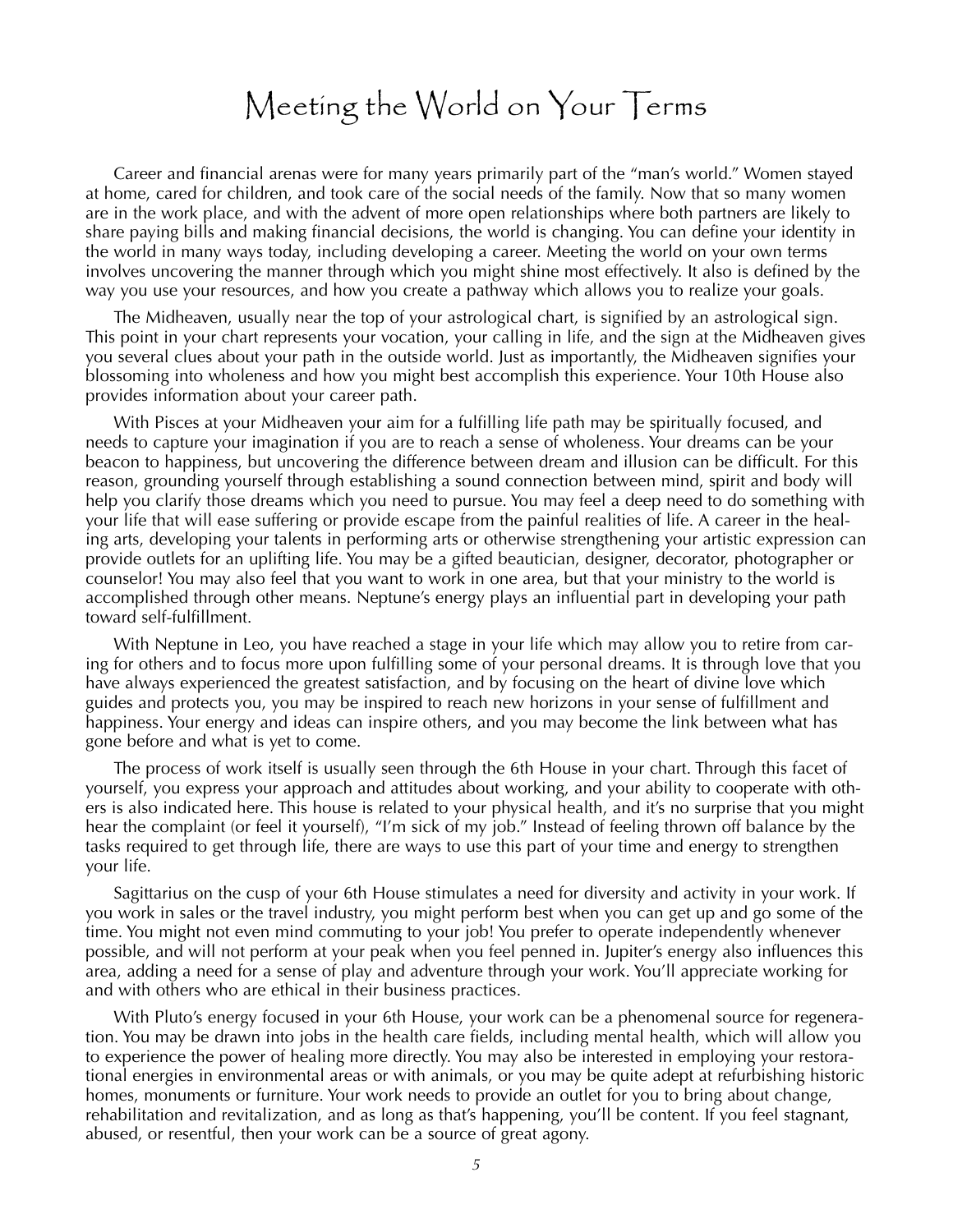As a woman, you are innately creative. Although you may not consider yourself an artist, your creative spirit and drive are the mechanisms through which you shape your own life. Creative self-expression is seen strongly in the 5th House of your chart, and by incorporating these elements into your career, you will gain greater satisfaction from your work. If you have the time to concentrate on more recreational forms of creativity, this is the part of your chart which indicates what brings you pleasure. Life itself can certainly be a pleasurable experience - all the time, not just on holidays!

Libra's influence on your 5th House indicates a love of beautiful things, talented people and gorgeous places. The peace you experience in the midst of beautiful surroundings can provide the inspiration you need to get through a difficult day. Your enjoyment of the arts can be an integral part of your life, and taking advantage of the cultural experiences in your city or area may be among your favorite pastimes. But you may also be quite talented yourself, and having the time to paint, write or design is more than just time out. These things may become the driving force behind your life. Venus' energy also plays a special role in this area through its association with the sign of Libra, indicating that you need to be involved in creative pursuits which reflect your values and personal tastes.

The Sun's energy in your 5th House brings a powerful emphasis to your creative self-expression, and to your need for play. You may have a lot invested in your personal artistry, and even if you don't think of yourself as an artist, when you think about it, you are creating your own life. Now, that's a work of art! You may have a special affinity for children, and can be quite influential in arenas which support the creativity of children. This position also adds a flair for the dramatic, and you may be known for your sense of style. Your abilities to direct and inspire others is also strengthened.

Mercury's energy in your 5th House stimulates strong communicative talents. From public speaking, to writing, broadcasting, journalism or public relations - you have a special knack for getting your point across. Your mind may drift frequently into matters of the heart, and creative avenues which allow you to express these thoughts can be both revealing and fulfilling. You may also excel in expressions which require good manual dexterity, like playing an instrument, drawing or drafting.

With the energy of Venus in your 5th House your artistic sensibilities are best expressed through a creative venue. The arts are especially important in your personal development, and are also likely to provide fortunate opportunities for you as well. You may enjoy sharing your talents with young people and guiding them to open to their own creativity and appreciation for the arts.

One of the most powerful creative drives in your chart is your Sun. Since this is the energy that drives you to be noticed, learning to cultivate this aspect of yourself in a positive manner can amplify your success in life.

Even though you can be somewhat enigmatic with the Sun in Scorpio, you are also driven to attain the realization of your desires. For anything to be successful in your life, it must be personally meaningful to you, and you must have a strong feeling about it. You simply do not care to waste your energy. But you have to know when to back off because with your intensity, you can set the world on fire. Be gentle. Just remember that after all, as long as you know how to function in a crisis, there's no problem.

Your individuality is expressed through many different energies in your chart, but the energy most closely associated with the unique and individualistic part of yourself is Uranus. Through Uranian energy, you display your ingenuity and make the breakthroughs which allow you to move into new experiences. Uranus also prompts your rebellious nature, and the placement of this energy in your chart shows you where you are staging your own personal revolution.

You have Uranus in Pisces, an influence which can enhance your intuitive flow and psychic impressionability. Your personal revolution occurs in the realm of spirituality and compassion, and you may feel that it is important that your life shows the effects of your outreach and caring. Along with other women born from 1919 to 1927, you've fought a revolution centered upon a need for a devotion to higher principles. Your religious beliefs and ideals have played an important role in all your life decisions, and those ideals grow more powerful when you realize the light of truth which is found within all doctrines: the importance of love. The area in your life where you experience the most profound release and transcendence is represented by the house in which Uranus is found in your chart.

The influence of Uranus in your 10th House can have a monumental impact upon your career devel-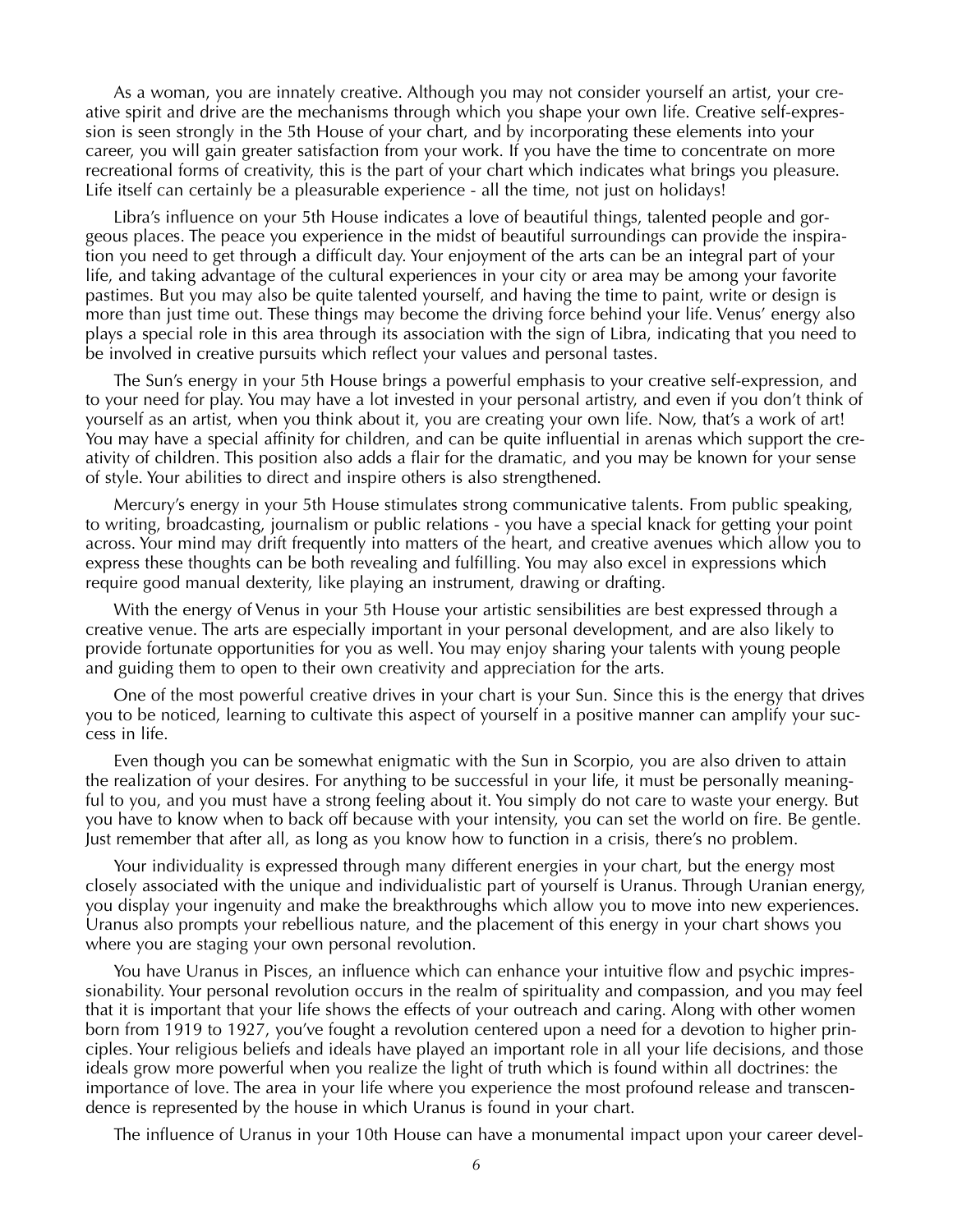opment and work. You need to follow a path which allows you to shine as an individual. You may also need to integrate your energy into a direction which somehow influences the evolution of the collective. Even if you choose a "traditional" career of some sort, you're very likely to accomplish its tasks in an untraditional manner! You're an innovator, and can attract a lot of attention for your efforts. For this reason, you may be either famous or notorious, and sometimes it's not so much a matter of choice as it is circumstance!

The energy of Chiron is also a powerful factor for your outreach into the world. Through Chiron, you discover both strength and vulnerability. The vulnerability represented by Chiron is, in many ways, like a doorway that allows you to penetrate a deeper level of personal mastery. This is the process of initiation much like that which a Shaman must endure in order to learn how to travel between the worlds. Through Chiron, you learn how to travel between the world of your inner self and the world outside to achieve a sense of true purpose and wisdom.

You have Chiron in Capricorn, adding a need to accomplish a life purpose which is based upon achieving a true sense of success. These successes can be in any area, and are not always related to career. Supporting a child as a patient mother or teacher, providing resources when something need to be built in your community, or lending a helping hand can all be part of this. On a personal level you need to establish goals and find ways to realize them. Sometimes, the goal may just be getting through the day. On a larger scale you are also learning about positive self-control. It is here that you will experience the greatest satisfaction, when you've found the best ways to direct your own energy toward accomplishing something which is meaningful to you.

With Chiron in your 7th House a significant element in achieving your life purpose revolves around your connection to human society. Your personal relationships, especially partnerships, are part of this experience. You may also find that developing a real sense of objectivity about your own talents and abilities allows you to move further along the path toward experiencing a truly purposeful life.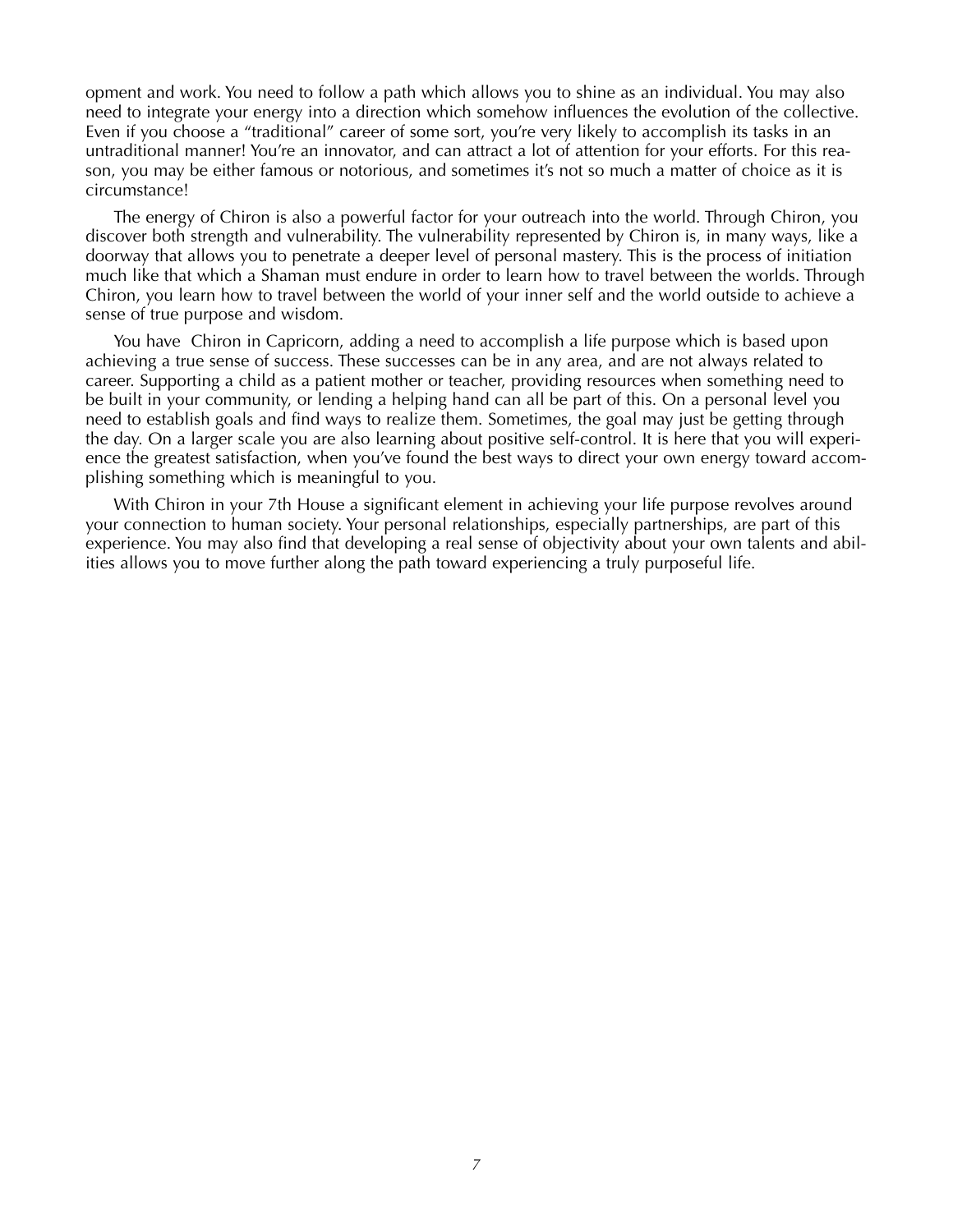#### Opening Your Heart

Ah, Love.... Songs, poems, novels, fairy-tales, movies all extol the power and pleasure of love - and for good reason: love is the food of life! There are many opportunities to love, in fact, a love affair with life is not a bad idea. But you also may need to "grow" love by sharing it, and therein is the seed of all relationships.

The planetary energies most usually associated with Love are Venus and Neptune. Venusian energy radiates directly from your heart, from the center of yourself, where love resides deep within. Loving is an inner experience. The more you open to the love you hold within yourself, the more it grows. Plus, your feelings of worthiness are represented by Venus, and as you grow to understand and appreciate your own value as a woman, it becomes easier to let this love energy flow through your life. Neptunian energy is Divine compassionate love - the love that does not judge and readily forgives. Neptune is the realm of romance, mysticism and heavenly perfection. Truly transcendent Neptunian love arises when you have healthy boundaries of your own, otherwise, you can become a victim of your own illusions!

Love is a total experience for you with Venus in Scorpio. You need to know the absolute depths of loving, and your life will prosper on every level when you feel fully immersed in the experience of true love. You do not easily give your heart, and once you do surrender it, you may never change your feelings. That does not mean that you can love only once, but you may believe that's the case when you're deeply in love. You can become addicted to love! There are many forms of love, which you know, and that real bond - the magical alchemy of connecting to someone through heart and soul - is what you seek from romantic love. You can weave a magical spell and may be quite sensual and charismatic in your approach to loving. For excitement in love you enjoy a bit of mystery and intrigue, and may play a few power games just to get your energy going. (That does not equal abuse, by the way.) If a relationship changes, you may have to change in order to keep the love alive, since trying to hang onto to things staying the same all the time can lead to extreme stagnation. And if you're hurt by loving, you may close your heart away just to avoid feeling that kind of pain again. You have to ask yourself if it's worthwhile to keep those doors so firmly shut. After all, you may be closing yourself out, too.

With your Sun and Venus conjunct you can love warmly and openly. However, you be a little selfinvolved when it comes to matters of the heart, and may feel that just because you feel strongly about someone that they must, in turn, feel the same way about you. You're probably charismatic enough to have a powerful influence on the feelings and opinions of others, but you really do want a love which is based upon honest sharing between both partners. To have this, you have to be just as attentive to the needs of the other as you are to your own.

When you're sure of what you want from a love relationship, it's reasonably easy to achieve it with your Venus and Mars in trine aspect. Your good fortune in love may seem uncanny at times, and learning to show your appreciation for the positive things in your love relationships will assure that this productive cycle will continue. Your kindness and tenderness are easily expressed through your actions and attitudes, and will attract the same from others. You may be quite demonstrative in intimate relationships, and can enjoy a satisfying sexual and emotional bond with your partner.

With Venus and Uranus in trine aspect to one another, you possess an unusually magnetic and attractive quality. You can love with abandon and enjoy the pure pleasure of sensuality. Loving can be purely thrilling, and the high energy you experience when you're in love can alter your entire life. You prefer relationships which allow ample freedom, and will strive to offer the same liberties to your partner you demand for yourself. Non-traditional relationship styles may be quite appealing, and you are capable of creating a truly unique experience of love.

In square aspect to Neptune, your Venusian expression takes on an other-wordly quality. Your yearning may be for that perfect lover whose spirituality, passion, purity of spirit and drive all stem from the highest possible level. Loving in such a manner would seem to remove you from the bondage of ordinary life and transport you into true bliss. Although this seems possible in fairy tales or movies, it's really difficult to find those elements in another human being. You may also operate under the illusion that you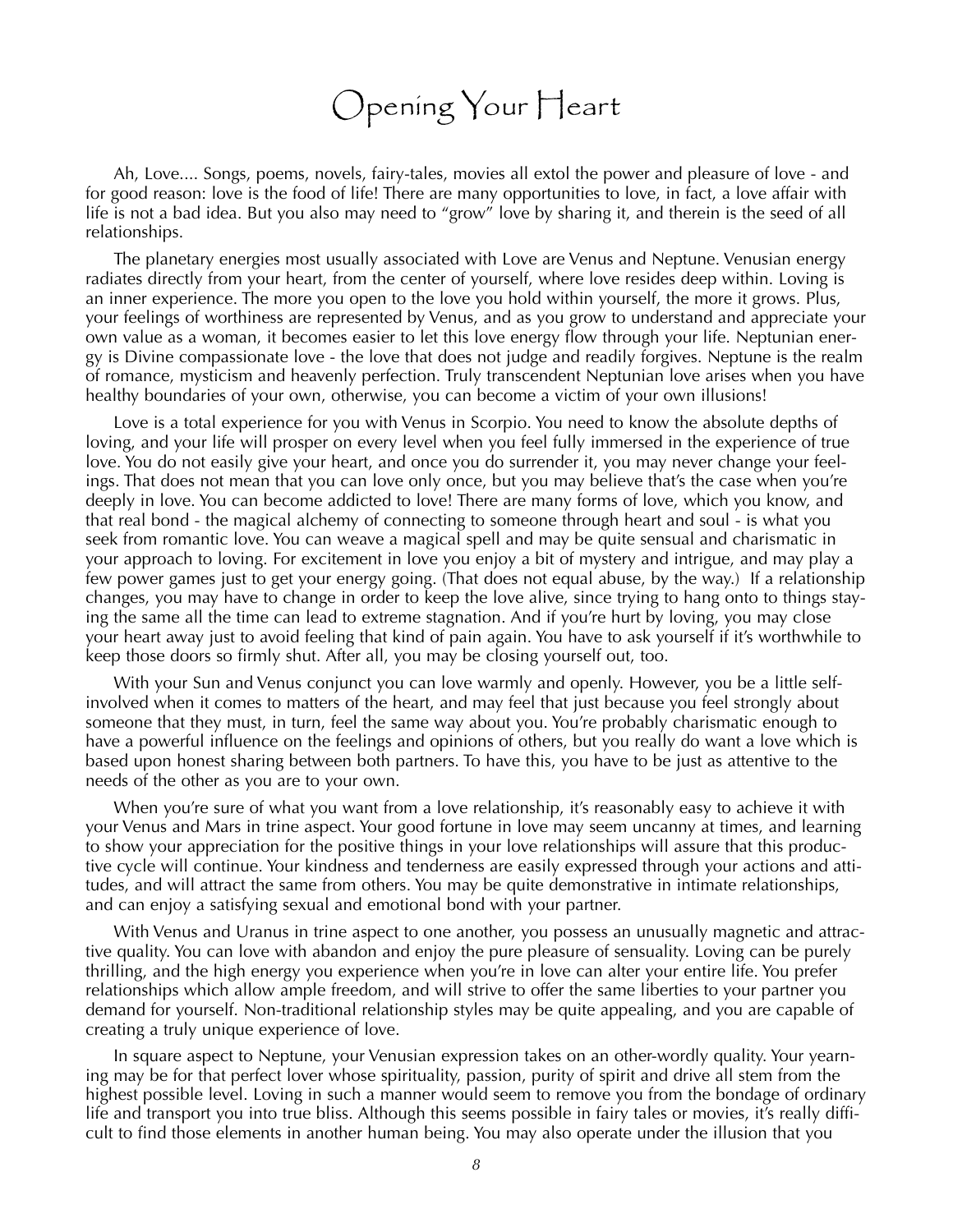must first sacrifice yourself before you are worthy of love. It's all too easy to project unrealistic feelings onto your lover, and it is just as tempting to try to alter yourself to please a man so that he will love you. Whether those alterations are in your behavior, your appearance or your attitudes, if you submerge your real self beneath the illusions of what you feel will make you more lovable, you're selling out. If you want to experience the ecstasy you dream about, you'll surrender to a love which honors your real needs and learn to avoid situations where you become addicted, co-dependent, victimized or abused. Forgiving the shortcomings of the man you love is one thing; allowing him to deceive or victimize you is another! Know when and how to give help, but be careful of emotional rescue ventures!

As one of the generation of women born with Neptune in Leo, your belief that the energy of God is an energy of Pure Love is at the core of your own ability to love another fully and completely. You are quite capable of sustaining love and may be driven by the ideal that love is the ultimate healer. When you surrender your own will to that of divine love, your heart opens and allows acceptance, forgiveness and understanding. You may hold the belief that men should be the head of the household and take care of the family, but have also struggled with the fact that this is not always the case. The contrast between the reality and the ideal has lead you to discover your own individual power, which, when blended with that of your partner, can be even more effective if you are each driven by a common sense of love and compassion. But most importantly, the experience of this energy allows you to accept your own power as an individual woman who has played the integral role of focus and power for many years. It's time that you appreciate yourself, and that you allow regular contact with your divine essence, which is there to recharge and revitalize you whenever you need it.

With your Sun in square aspect to Neptune you may have a history of rescuing men who don't really appreciate or acknowledge your sacrifice. If you're sacrificing your own dreams and needs so that the man in your life can have his, then you're in trouble! If you're making excuses to yourself because your man drinks too much, uses drugs, is not available for the kids, runs around on you - whatever they are you have lost yourself to an illusion. By learning to set reasonable boundaries and to identify the situations which you can and cannot support, your life will change. Your ability to love fully will change. If you stay stuck in the same old dependencies, then your life will be more like a nightmare than a wonderful dream.

Since you have Mercury in trine aspect to Neptune, you're the perfect candidate for creating wonderful representations of love and compassion through your words. Your lyrical abilities can extend to the way you talk and your mannerisms may be quite fascinating. You may actually attract more men than you realize, since you do spend some time in your own inner world. And it is that quality which is at work when you finally let go and share your life and fantasies with someone you adore. Promise yourself to always make time to get away with your lover so your dreams have a safe place to overtake your life for at least a little while.

With Jupiter in sextile aspect to Neptune you may find that you attract relationships with men whose moral and spiritual values are similar to your own. Even if your religious backgrounds differ, you can be flexible and open to the possibility of other options as long as they are based upon higher truth. You may need to incorporate spiritual practices into your relationship, and when you make a commitment to a relationship, will find that the spiritual focus of that commitment is a powerful source of inspiration and hope.

The quincunx between Uranus and Neptune in your chart also effect other women born in your generation. These generational aspects set a tone for changes in the collective but also symbolize quests which are important to you as an individual. You may not be comfortable around others who are radically different, and extreme differences in religious beliefs or cultural backgrounds between you and a man might be very difficult for you to bridge. However, you probably do have some curiosity about what else might be out there, but just don't like having those alien situations present inside your personal boundaries.

The houses in your chart that amplify love relationships are the 5th, 7th, and 11th Houses. Through the 5th House, you experience giving love. It is through this facet of yourself that you have love affairs, playful and recreational relationships and where you produce the offspring of loving. The offspring can range from artistic endeavors to children. But when dealing with relationships, this is the space which is usually occupied by loving another in an intimate sense.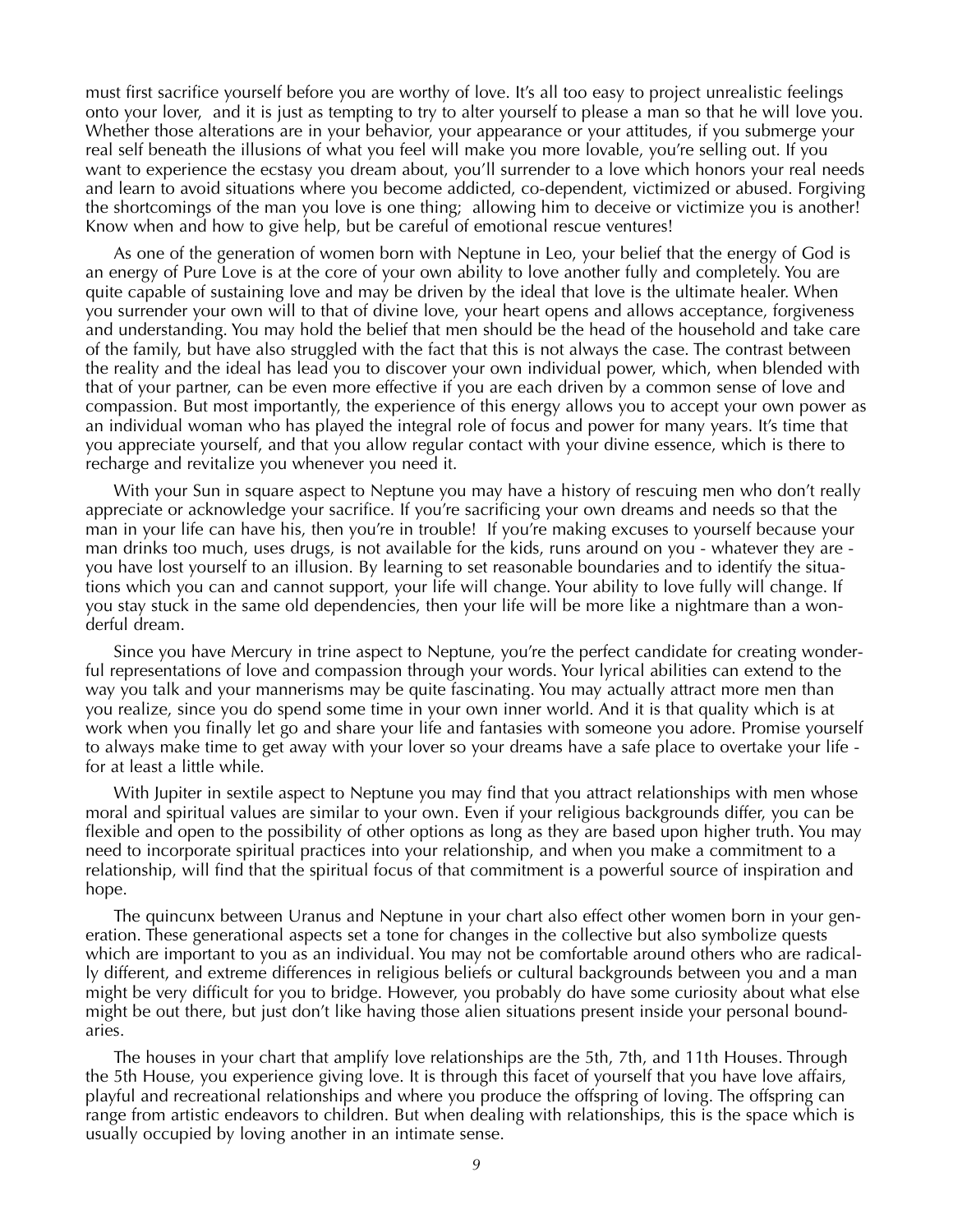You have a powerful need for love relationships with Libra influencing your 5th House. The feedback and support you experience through heart-centered connections can be positively self-confirming. You probably like giving the same support to those you love, too. You don't like having to deal with heavy responsibilities in your love relationships. You like for loving to be fun, pleasurable, and comforting. All the hard stuff just does not fit with your image of the perfect love - even if it is reality. Well, you don't have to like it, but at some point, will find that you have to deal with it! You must be careful to avoid falling into the trap of believing that the only thing that confirms your worth is the kind of love relationship you have. The influence of Venus on this house adds a strong desire to play the role of the temptress, luring the man you adore. You may enjoy the game of love, even when it becomes too "gamey." When you open your heart, a level of beauty emerges which you cannot experience any other way. It is important to learn that this opening is a two-way street.

With your Sun energizing your 5th House, you may invest a great deal of energy in doing what you love. Life needs to be pleasurable and fun, and part of that is the fun of giving love to others. The manner in which you approach giving love through love affairs and in relationships with your children is important, since if you are only self-serving, your actions and energy may usurp another's needs in favor of your own desires. But when you are attentive to the give and take of love relationships, you can experience exceptional joy through loving. The choice is yours.

Mercury's energy in your 5th House adds a need for relationships which stimulate communication and open exchange of thoughts and feelings. It may be easier to talk about what you think than it is to express how you feel, but if you work on it, you'll find you can do both quite nicely. You may think about love a lot, and are learning about the importance of attracting what you hold in your consciousness. The mind is the generator of the offspring of your life. Think about it.

Venus feels good in your 5th House. This energy stimulates the expression of your feelings of love, and is quite helpful in opening your heart. Giving of yourself, your creativity and your energy allows you to take love to a higher level. You may be very attracted to a lover whose artistic tastes and sensibilities are compatible with your own, and may fall in love with his creativity as much as you fall in love with him. You'll appreciate a lover who acknowledges and supports your own creativity, and may lose interest if he is too self-absorbed.

The 7th House of your chart illustrates what you're seeking from a partner. More importantly, this part of your chart also tells a story about the kind of partner you really want to become. This is also the realm of social contact, and provides information about your approach to socialization. Although marriage agreements are shown through the 7th House, planets here (or a lack of planets here) do not "promise" marriage or its lack. But if your 7th House is highly activated, you may be more motivated to find a partner.

With the influence of Capricorn on your 7th House you may experience some frustration in finding the right partner. Your own emotionality and neediness can attract men who are also very needy themselves, and you can be caught in emotional traps which are only anxiety-producing instead of mutually supportive. If you attract men who want to be mothered, you may at first feel that you can do it, until you confront your own need for a little comfort and support. For this reason it is crucial that you share your needs and feelings with your partner and determine whether or not you can be mutually supportive to one another. Since Saturn drives your needs in partnerships, you can become entangled in relationships out of a sense of obligation or responsibility, and it can be difficult to extract yourself from a marriage even if it is not working. Realizing this, it is very important that you make an effort to understand your aims, obligations and needs before you make a commitment.

Your motivations for getting married are important to understand since you have Saturn in your 7th House. Marriage may seem like a security arrangement, and can definitely provide a structure and support in your life. However, if you rely on another person to generate your sense of security, you will always wonder if you're really secure. You may instead, end up in a situation where you feel controlled or inhibited. Learning to be personally responsible as an individual and within the context of relationships is one of your primary lessons. You do not need to marry to find someone who will care for you like a father. If you do, you may wake up one morning to discover that you are a prisoner of your own fears. However, you may prefer to marry a man who is older than you, because you do need a partner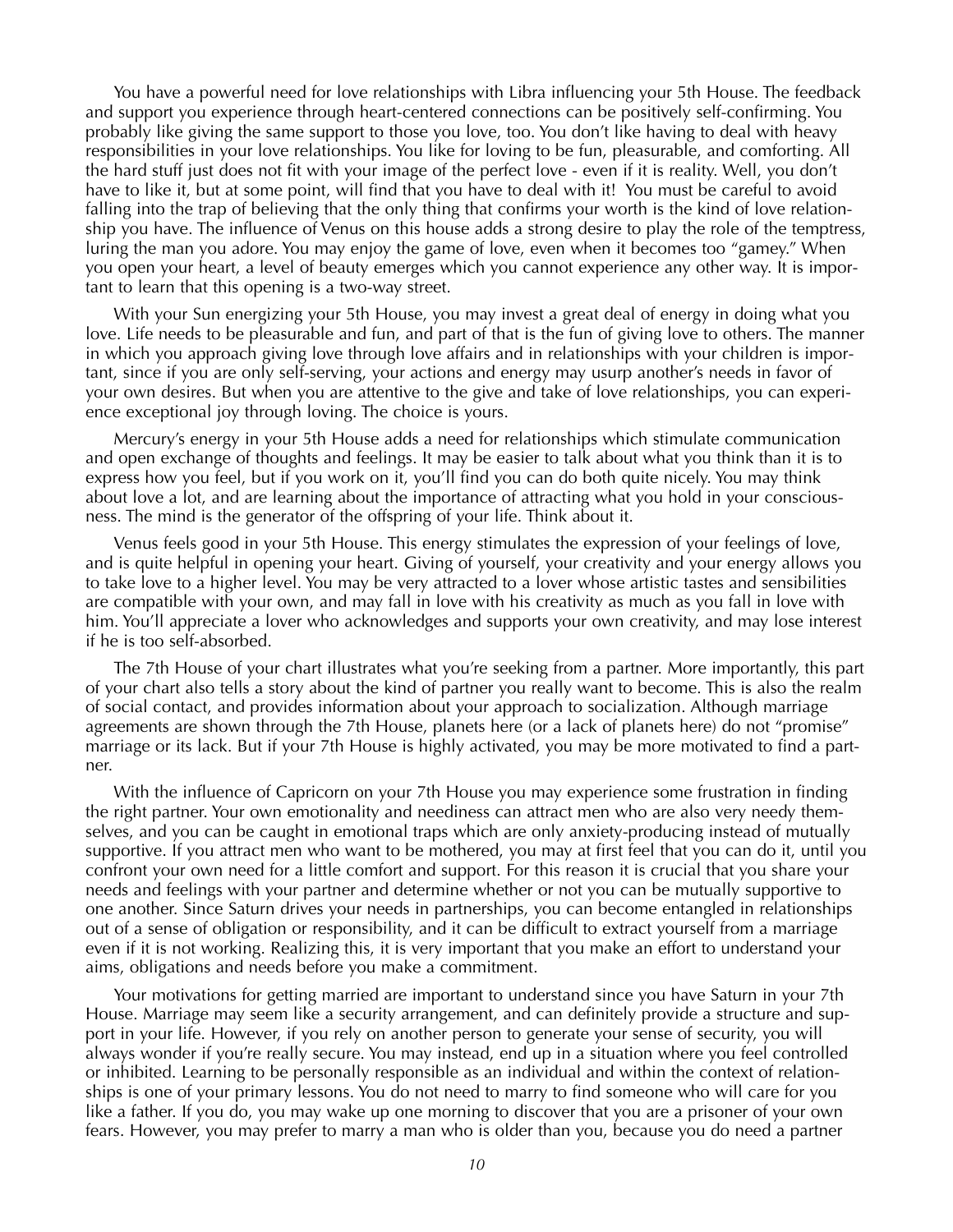who has some maturity. Sometimes, Saturn in the 7th House delays marriage, and in today's world the delay is frequently a result of a woman's choice to establish herself in a career or profession. One thing is certain: when you do make a commitment, you intend to honor it and will expect the same from your husband or mate.

It is through the 11th House that you learn about unconditional relationships, and where you open to receiving love and support from others. Here you find your friends, your supportive professional allies, and your community. Through this facet of yourself you develop your special interests. And here you set your goals for the future. It's wonderful the way friends can support your aims, provide feedback when you need objectivity, and comfort you when you're facing challenges. Your approach to friendship is also seen through this part of your chart.

You have Aries on the cusp of your 11th House, signifying that your friendships play a very active part in your life. Your friends may provide the impetus for many of your ideas, and inspire you to take action which will assure your independence and personal autonomy. You may enjoy getting together with your friends to play sports, take aerobics classes or share a challenge of some sort. You enjoy friends who take an active, assertive approach to their own lives. However, you may not share everything with your friends, which is probably okay, since you are all rather independent-minded. Your free spirit will attract friends, men and other women, who are comfortable with the fact that you need your independence. In opening your heart to receive love, you may find that you are the one with the keys. If you're waiting for someone else to open the door to your heart, you may be sadly disappointed, since you are the one who has to initiate this process. Then, once you've done that, it's easy for others to give their love to you. With Mars ruling your 11th House, you may find that you are frequently the one who takes the first step, with friends or lovers. That may just mean that you smile first, so don't think there's anything complicated about it!

The lack of planetary energy in your 11th House can be indicative of your ability to accomplish many of your aims on your own. There is, however, no particular meaning which is related to a lack of friends or inability to create friendships. Look to the planet which rules this house to understand the qualities you will seek in your friends and the kinds of activities you might prefer to share with them.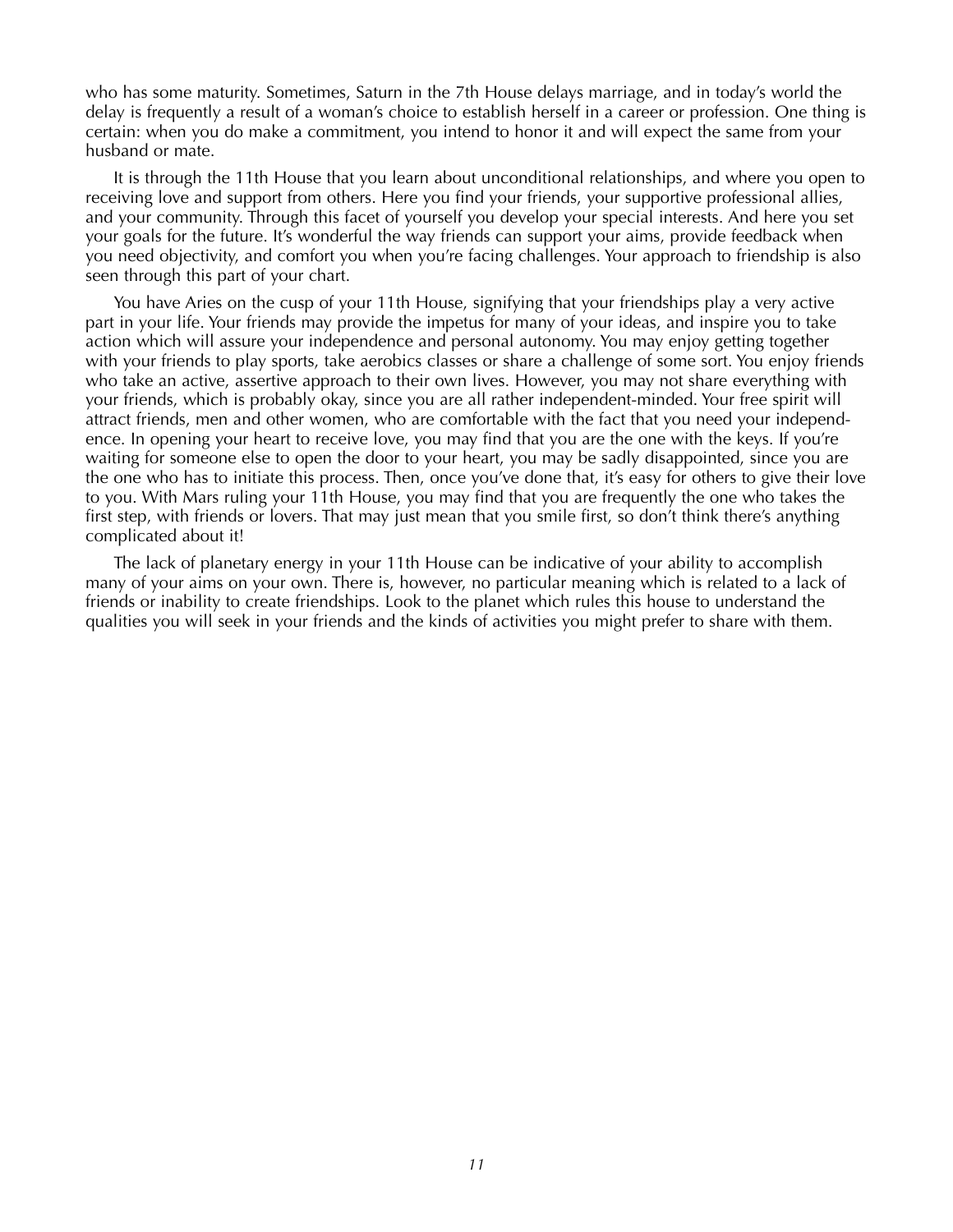#### Power Issues: Sex, Money and Control

Personal power is an individual expression, and has different meanings for each person. As a woman in the world today, your opportunity to experience and express your personal power is largely dependent upon the manner in which you develop it. Particularly in the Western World, as times have changed and the power base has gradually evolved beyond the patriarchal control of the last centuries, women are seeking to define their place in the world: collectively and individually. Gaining influence in the world through career and financial development, you begin to understand the different levels of power. Within the family, your roles are also evolving. You are also more free to express your sexual needs and desires, and demand that you are respected as a person and not sexually abused. But everything stems from your ability to identify, embrace and assimilate the true nature of your power as an individual woman.

On a personal level, you can begin to identify much about your own power by looking deeply into the meaning of your 1st House: Your Personality Self. Early in your report you read about what you project about yourself as identified by your Ascendant. Your first House further defines that projection of the Self, and is an area where you carve out much about the way you show yourself to the world on your own terms.

Through your Cancer Ascendant you can appear caring and nurturant, and may seem to be open to the needs of others. This may attract all sorts of relationships, especially from people who need to be mothered. You do not enjoy having to take responsibility for everyone else when they need to learn how to carry their own burdens, and rather than face up to the challenge of telling them to pick up their bags and move along, you can take the indirect approach which leaves questions and confusion. When you're too indirect, you lose power. You may not want to get into a fight, or cause someone to be upset with you, because you just don't like the emotional fallout. You can play hide and seek forever and never get your point across. You may also feel emotionally vulnerable, and may create a kind of "shell" to protect you from possible harm. That shell can even be physical, like excess weight or layers of clothing. These things destroy your power by inhibiting it. On the other hand you have the choice of talking about your feelings, soliciting the feelings and needs of others, and creating a forum which allows those within your circle to be comfortable taking care of themselves while supporting the needs of their family - your family. Instead of creating a dysfunctional family, whether at home or at work, use your nurturant sensibilities to change the atmosphere. Become personally powerful by learning how to say good-by when necessary, and by welcoming newcomers with a clear projection of who you are. Most of all, be aware of the manner in which you can manipulate others because you can lose a lot of ground if you're always trying to maneuver everyone into position instead of just recognizing where they stand and what they need in the first place.

You like to win with Mars in your 1st House and may prove your power through competitive or challenging ventures. Whether you're running a marathon or climbing the ladder in your profession, you like to feel that you can conquer anything. You may have amazing courage which is exceptionally empowering. In the process of meeting some of life's challenges, you can be a bit abrasive, and must be aware of the way others are responding to your assertive nature if you are to avoid generating hostility. You will fight for yourself when necessary, but you can also be belligerent in a negative sense unless you're aware of the impact of your actions. Just reacting spontaneously to every situation can get you into trouble and may weaken your effectiveness. If you are accident-prone, part of the problem may be the result of jumping into situations without thinking or moving too quickly for the circumstances. To be really powerful, you need to establish your independence and autonomy without creating extreme disruption or destruction in your path.

Another power space on your chart is your Midheaven. This point, usually at the top of your chart, marks the cusp of the 10th House, and is like the crown and torch of the Statue of Liberty. Here too, are the indicators of the types of people you most admire, and the clues to what you need to develop within yourself to attain unshakable self-respect.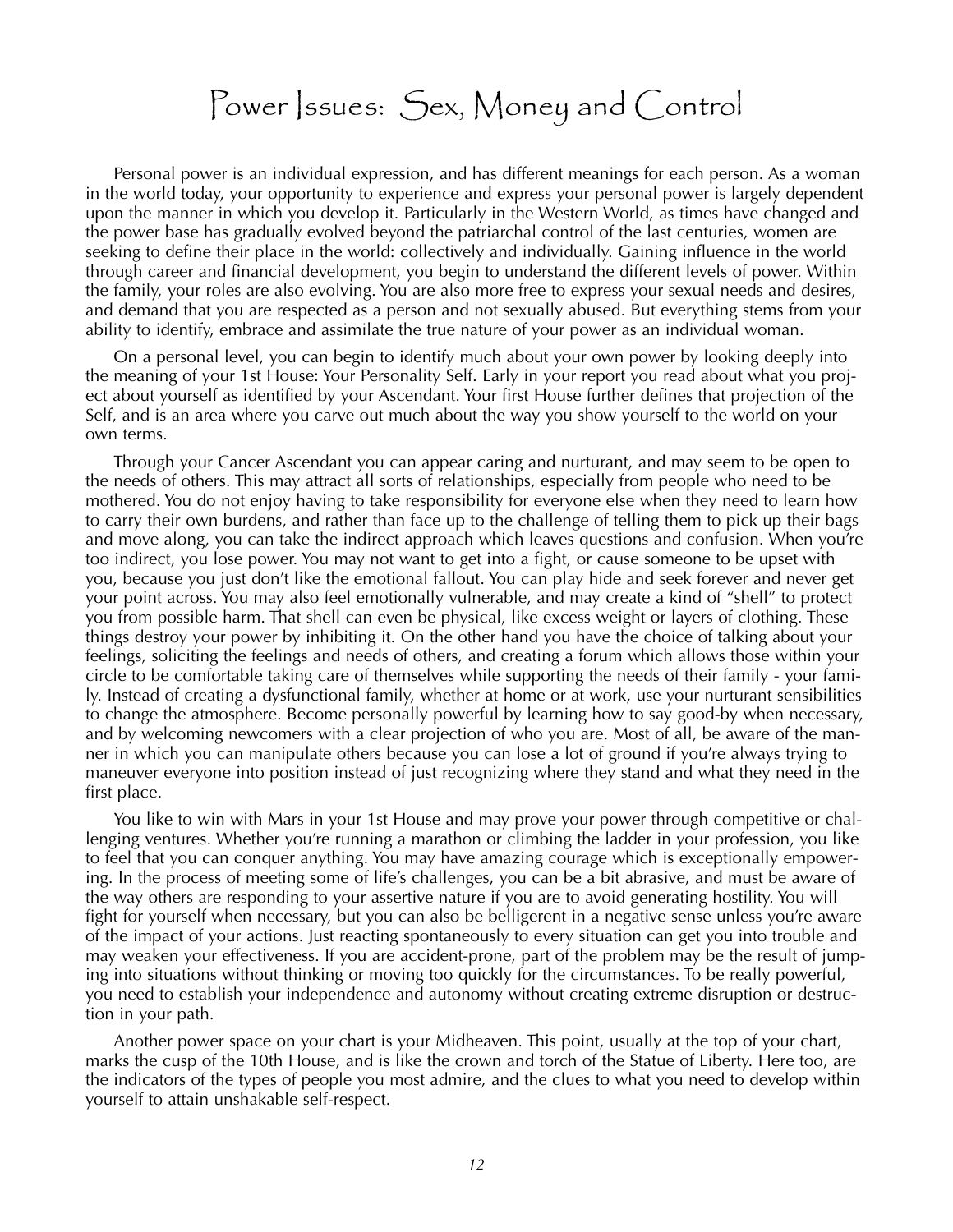Through your Pisces Midheaven you are drawn to the power of that which is beyond the limitation of the physical plane. Your interest in spirituality, creative artistry, serving the needs of those less fortunate, making the world a better place - all stem from this influence. Your admiration for those who go the extra mile and for those whose devotion to improving the quality of life can inspire you. When your life is oriented in such a way to allow time and room to explore and participate in such endeavors, you may feel more whole and alive - more powerful. The power of compassion is paramount in your life, and active compassion can be personally strengthening on many different levels.

With Uranus in your 10th House you're most interested in a career which gives you ample room for individual self-expression. In the arts you may opt for the unusual; in business you're the perfect candidate to run your own shop or to work independently. You may exhibit special genius in particular areas, and will prosper in fields which allow you to show your outstanding abilities. You're the kind of woman who likes to break through old barriers and shatter old stereotypes and will be happiest in a career which is out of the ordinary. You can be a Bohemian rebel or an inspirational revolutionary. You may have a keen interest in astrology, psychology, computers or technology, the television industry or fields which have not yet been invented! You like being on the leading edge, no matter what profession you've chosen, and by listening to your intuitive urgings will find the perfect outlet for your special abilities.

Success looks good on you. With your Sun in trine aspect to your Midheaven, you can utilize the personal power gained when you accomplish your aims to boost you further toward new goals. You may also be very comfortable using your own success to influence or facilitate the success of others.

You will accomplish your greatest sense of success when you are mentally challenged and learning something. With Mercury in square aspect to your Midheaven, your desires to share your ideas may sometimes run into confrontation, but that may only strengthen your resolve to get your point across. Developing your intellectual capacities and cultivating positive communication skills will go a long way toward helping you achieve the success you desire.

Someone once said that money makes the world go around, and from all evidence, it certainly seems to be a powerful force. Money, in fact, symbolizes power. With money, you can have what you want. With more money, you can have more of what you want. Without money, you may want what you cannot have. Your relationship with money is an extremely intimate and seductive force. The way you use your resources - money, time, energy - says a lot about how you perceive your own power and personal worth. This facet of yourself is expressed through the 2nd House of your chart. Here, you express your value systems. The important special link between finances and self-esteem cannot be understated, and is especially important for you as a woman. In order to extract the real value of your talents and services from others in the world (such as what you are paid from your job), you must first value yourself.

The qualities of Cancer radiate through your 2nd House, indicating that you take a protective approach to handling your finances and personal resources. Your emotional attitudes about material things plays an important role in your values, and you may find that you hang onto some things simply out of sentimentality - including your deeply ingrained attitudes about money. If you've been taught that money is the root of all evil, you may find it quite difficult to abandon that attitude and allow yourself to feel good about financial success. When you stop to evaluate your own need for material security, you'll find that establishing a solid financial base is an important step toward strengthening your worth on many levels. The energy of your Moon plays a major role in your approach to finances, and you need to recognize the cyclical nature of the economy if you are to deal with it effectively. You may even work well in a profession which is cyclical in its production and demand or can be successful in areas which rely on time-honored resources, like real estate, antiques, or the food industry. Since you may feel drawn to use your resources, including time money and energy, to assist others, it would make sense that you'll be more effective when you know how to attract, develop and positively maintain your own.

Since Neptune's energy operates best on the spiritual plane, it does not always have the best effect when residing in a material house like the 2nd House. Your financial judgment may not be very good, since you may not pay much attention to the details involved. Keeping track of your finances is simply not a high priority, but it is a necessary one. If you're in the dark concerning your finances, your self esteem ultimately suffers, because you're only fooling yourself by running away from your need to stay connected to where your resources are being used. But you can become more financially stabilized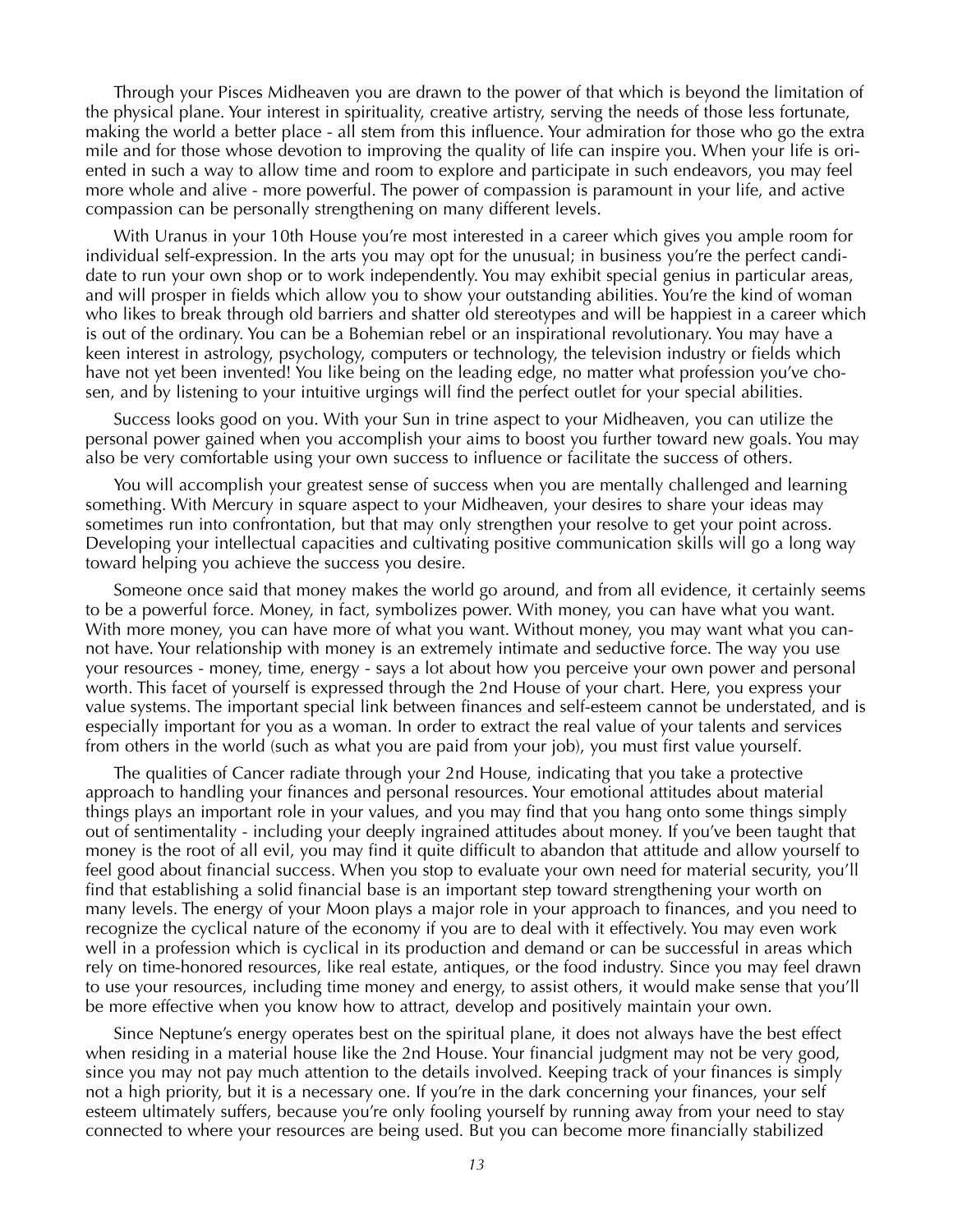when you learn to trust the right people to help you manage your money, time and resources. You'll make connections to those individuals more easily when you make the effort to see others realistically. You may experience your greatest rewards when you're doing things for others and when you're allowing your compassion to flow freely and completely through your creativity. Music, the arts, and nonprofit agencies are good options for career.

Resources you share with others are reflected in the 8th House of your chart. Whether you're considering joint property and finances, inheritance, insurance settlements or tax obligations, this area is not as free and easy as the 2nd House, which seems more like what you want for yourself alone. Another layer of this part of your life deals with your sexuality, and the manner in which you open intimately to others. This is a very personal space, and it is probably one of the most guarded aspects of any woman's psyche. It is here that much wounding has taken place over many centuries, and it is here that the mask of propriety has to be removed in order to openly accept and integrate that fact that you are a person who needs wholeness and healing, and who yearns to bond at the most alchemical level with life itself.

Here you also find your compulsions. It's no wonder that you don't display this part of yourself to just anybody. You have to feel safe to open this facet of yourself, and you realize that this vulnerability can be used against you in power plays. But what you may not always remember is that this is also where you have the power! In true tantric traditions, it is through the vessel of a woman's sexual energy that a couple can ride the wave of sexual ecstasy. This also extends to the other power aspects of any relationship. If your transformational and magical qualities are blocked, the whole of the relationship will suffer.

Your approach to sexual intimacy may be quite cautious due to the influence of Capricorn on your 8th House. Although you may enjoy the games of love, when it gets to intimacy, you're not entirely footloose and fancy free. Before you achieve real intimacy, you need to establish trust and mutual respect. Otherwise you may never fully open your heart and soul to the relationship. You can be quite sensual, and will find it easier to experience the levels of sexuality which transport you into ecstasy when you indulge your sensual side. Once you've made an emotional commitment in a relationship, you may not relinquish it easily, so it's very important that you make choices for reasons which fit your deeper needs. You need to be careful of your tendency to be attracted to someone for the things or financial security he can provide. If this is your basis for getting together, you may ultimately feel trapped by the relationship.

Since you have no planets in the 8th House you may not be obsessed with too many problems or hassles with the issues of this area in your life. But you may not get off free on this one, either. Study the sign on the cusp of this house and read everything noted about the planet associated with that sign, because this is the energy tied up with your emotional attachments!

Mars energy is about getting what you want by going after it. Mars is drive. Mars is courage. Mars is desire. Mars is unabashed sexuality. Mars is the fuel for personal power. Men do Mars quite effectively, right down to fighting and war. But you also have a warrior spirit, an Amazon Self. This is your Mars. If you fail to own and utilize your own Martian force, you lose power.

Your sensitivity can undermine your power with Mars in Cancer. When you're fearful or uncertain, you may not feel confident about taking assertive action and can miss opportunities to get what you want from life. This can lead to feelings of insecurity which weaken your sense of personal power. Your desires may run deep, but your ability to stand up for yourself or fight for what is not very strong. You may really love a steamy sexual relationship, but may not feel comfortable requesting what you want from your partner. Sometimes you just have to take the risk and show him what to do, and then all sorts of amazing things can happen! You'll enjoy a relationship with a sensitive man but may not like overly sensitive men who need to be mothered all of the time - mothering is okay in some instances, but there are places you'd like to drop it. You can strengthen your power and vitality by working on your solar plexus. Yoga breathing exercises may help, or you might benefit from practicing tai chi.

You can be overly controlling with your Mars in opposition to Saturn. Not only can you hold yourself back, but you can try to inhibit the actions and energy of others. You may not necessarily look for opportunities to get in somebody's way. When you're in a negative frame of mind, feeling threatened, or insecure, you own fears can work like a wall of resistance. Watch for your first response to new situations. If you feel a big, "No" welling up inside you, stop for a moment and look at your fears. Caution is one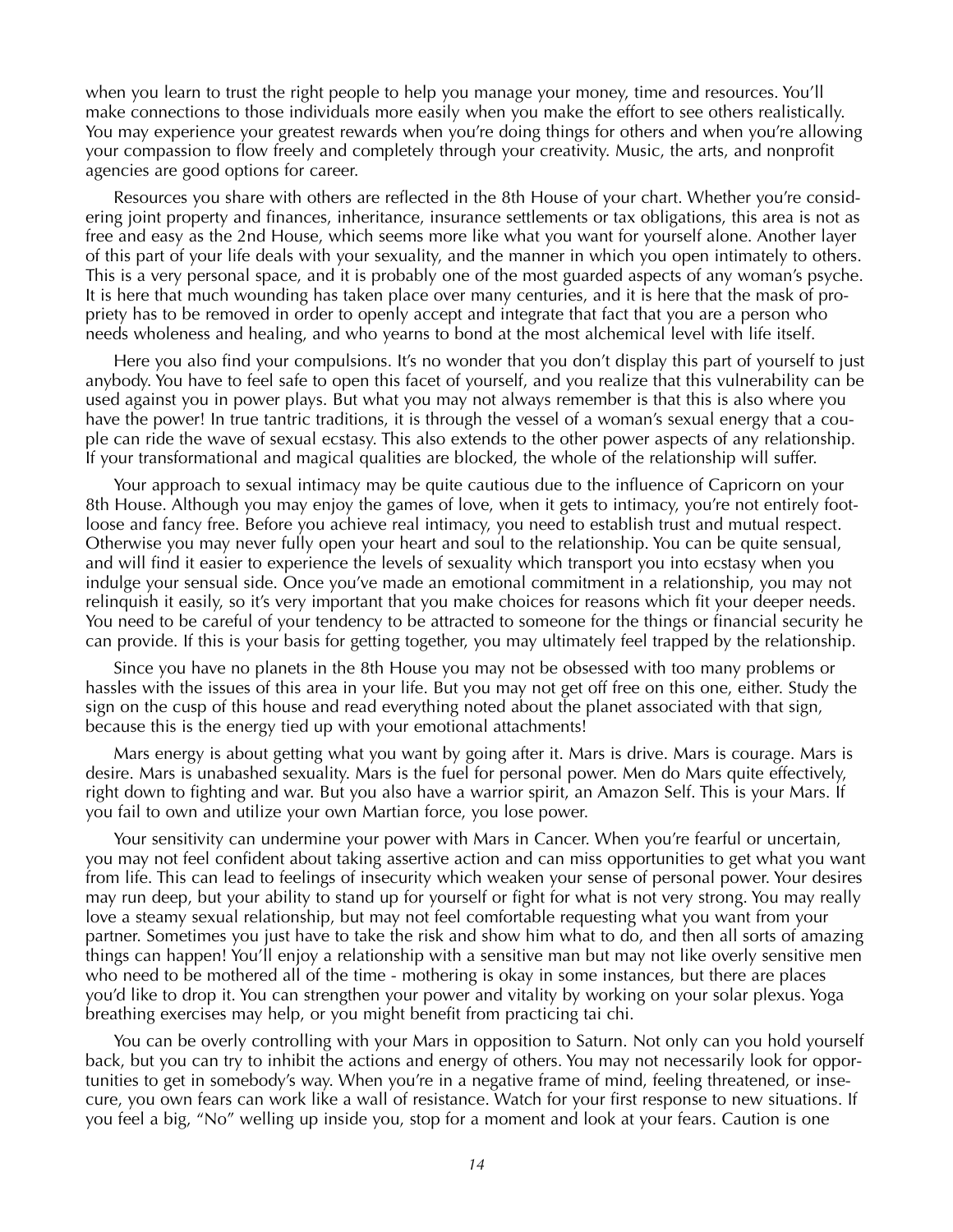thing. Excessive fear drains your power. You may also need to learn about the difference between directing your anger and stuffing it. When you repress angry feelings, they will ultimately come out in destructive ways and may be directed toward the wrong target!

The energies of Mars and Pluto in quincunx to one another can be frustrating, especially if you're repressing your desires. If you wonder why you're so drawn to people and situations that test your idea of power and control - this is the magnet that attracts those things! Learning where the boundaries are drawn is quite important, since you need to exercise your own power and also must learn to allow others to use their own. Your sexual energies may wax and wane according to the pressures you're feeling in your life, and making the necessary adjustments which will allow you to experience the satisfaction you yearn to achieve can make a big difference in the way you feel about yourself.

Saturn plays the role of the big controller in your life. Sometimes that control seems to come from outside. You know - all the rules and regulations, the authority figures, the intimidating people who tell you what to do - this is the Saturn of the outside world. But you have the same traffic cop in the back of your own mind, telling you what is right and wrong, chiding you when you make a mistake, holding you back when you're about to do something stupid. Saturn control can be a good thing. This is your energy for self-discipline, clarity and focus. You need Saturn. But you need Saturn in its most productive sense. You do not need the guilt, intimidation and self-limitation that keep you from having what you require from life.

When you're climbing toward the realization of your ambitions, you feel your power as a stabilizing force. Since you have Saturn in Capricorn, you have a strong desire to be in control, and will perform at your peak when you have a chance to take charge. But there is a difference between being in control and browbeating others into submission! The way you use your power will determine whether or not you really own it. You also need to take a careful look at your attitudes toward the responsibilities in your life. To truly take responsibility for yourself, you need an attitude which allows you to grow, change and accept things as they are. From this standpoint, you can assert your own energy and manifest a reality which creates true stability. In your relationships, you may have to learn to allow others to make their own mistakes. It's too easy to just do things yourself, since you don't really like having to clean up the mess others make. Learn to say "No" for the right reasons! The illusion of power conferred by social standing and prestigious positions will be meaningless unless you've really earned those positions and then use them to create opportunity and support in the world around you.

The square aspect between your Moon and Saturn can stimulate negative attitudes toward yourself and your needs, and may even add a feeling of resentment toward yourself for being a woman. Your relationships or your conditioning have illustrated that being a woman is a liability, you have two choices. By accepting this condition, your power as a whole person is inhibited. By deciding to overcome the obstacles in your path, your power grows. But you must guard against a tendency to develop harsh emotions, since when you are cold or unfeeling, you're denying a part of yourself. Taking responsibility for your feelings is very different from inhibiting your needs or repressing your nurturant qualities. You can be powerful and be a woman, too.

Dealing with authority is not always easy for you with Saturn in semisquare aspect to Uranus. You may also be uncomfortable in traditional roles, and are most empowered when you can bring innovation and change into your life through exercising your talents and individuality. But you may have to do this within the existing structure, which means you'll have to be a little more patient and much more aware of the limitations around you. If you resist the emergence of your own individuality out of fear or guiltridden responsibilities, your power will dwindle away, and you'll end up with a life filled with dissatisfaction.

Plutonian control is sometimes difficult to grasp, but it's definitely there. When you feel this control from outside yourself, it is undermining and extremely intimidating. The force of Pluto is buried deep within your psyche. It is unleashed and grows in a manner like the process of mitosis in a fertilized cell, which is altered, splits off, combines with other cells and ultimately becomes an organism. Through Pluto, you experience the power of life, birth, healing, and the ultimate change of death. If you are trapped in a mire of shame, guilt and self-destructiveness, you may have undergone a Plutonian transformation as a result of trauma earlier in your life. But it is this same force which plants the seeds of change